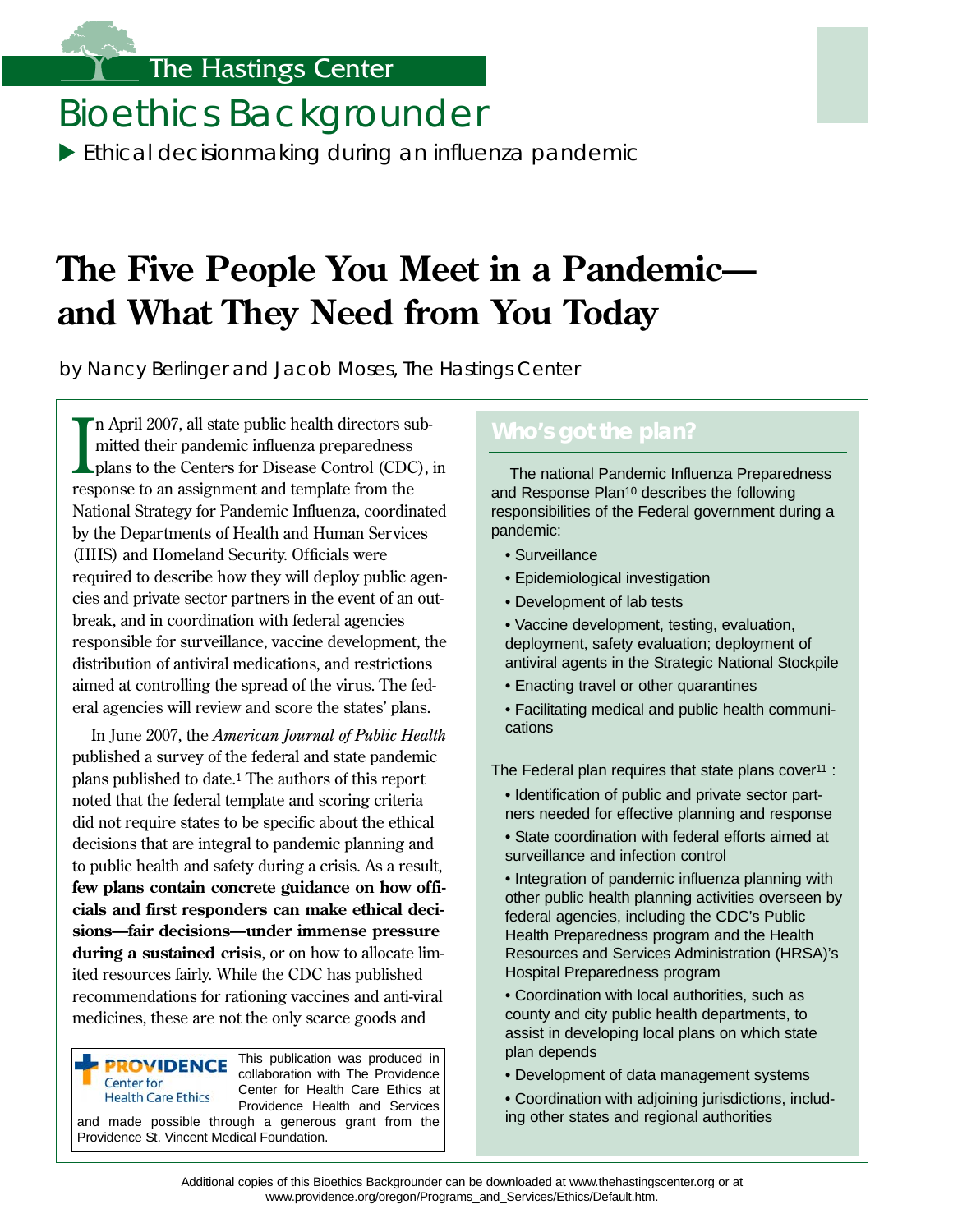ser vices that will need to be distributed fairly during a pandemic.2

## **The ethical duty to plan**

When a wave of influenza deaths begins in a community, it will be too late to start thinking about ethics, or to alter public health and medical and other social systems so care is organized more ethically. Foreseeable ethical challenges—how a community will make fair decisions about using scarce resources, protecting public health, and keeping basic ser vices running—must be discussed today.<sup>3</sup>

## **The ethical duty to develop rules and tools for making fair decisions**

To be fair is to provide individuals and groups with what they need: food, water, shelter, health care, safety, information, justice. A public health emergency will require rationing of these necessities in the interest of the community's sur vival. When planners know there will not be enough of what people will need, they have a duty to create and test the rules and tools that will help first responders make fair decisions during a crisis. Samples of rules and tools are included in this document. Deciding what "trigger"—such as the declaration of a state of emergency by a state's governor—will alert first responders to the epidemiological conditions that authorize them to begin using these pandemic guidelines and other rules and tools are among the responsibilities of pandemic planners.

## **The ethical duty to be accountable to one's community**

Every community member has a stake in its pandemic plan, because every community member has a stake in the community's sur vival. Planners have a duty to make their ethical reasoning clear, and to share it with community members. They can do this through public meetings, by posting draft versions of rules and tools on websites for public review and comment, and by including experts in communication and public education in planning activities.

## **The "five people"**

The "five people" described in this document are representative community members who are first responders. Each will have par ticular duties during a pandemic. Each will rely on planners to anticipate and

## **Flu Facts**

Good ethics starts with good facts. Here are the current facts, and expert opinions, on the potential for flu pandemic:

• **International public health experts agree that a new flu pandemic—possibly triggered by a mutated avian flu such as H5N1—is inevitable;** that current vaccine stockpiles are incapable of preventing a future outbreak; that current antiviral drugs will be effective only in limited conditions; and that the nation's hospitals do not have enough ventilators for patients who will be sick enough to need them.

• According to the CDC, more than 60 countries have confirmed cases of H5N1 in animals.12 The WHO reports 319 cases of H5N1 among humans, resulting in 192 deaths from H5N1 to date.13 Although its transmission rate among humans is still low, H5N1 has a fatality rate of more than 50%. The 1918 flu had a fatality rate of just 2%—and killed 50-100 million people.14, 15

• Reconstructions of the 1918 flu strain (H1N1) suggest that flu strains that cause acute inflammation can also make flu victims vulnerable to opportunistic, contagious infections such as bacterial pneumonia. H5N1 shares a similar pathology to H1N1.16

• H5N1 is just one flu strain capable of mutating into a pandemic-causing virus. It receives much of the scientific and public health attention because it has already spread from birds to humans—and in very rare cases from humans to humans.17 Failures to control other flu strains within bird populations, and the rapid growth of poultry-processing industries worldwide, are increasing the likelihood that a pandemic strain will develop.18

• In April 2007, the FDA approved the first vaccine against avian flu.19 At this time, the federal government purchased enough vaccine for the National Vaccine Stockpile contained enough of the vaccine to treat 6.5 million people: the target is 20 million stockpiled doses for public health workers. However, experts strongly question the vaccine's usefulness and effectiveness.20, 21 Effectiveness could be further reduced by the rapidly mutating nature of a flu virus: the virology of a pandemic strain would certainly differ from the H5N1 strain the stockpiled vaccine has been designed to combat.22 At most, the stockpile will provide a stopgap in the initial days of an outbreak until a more effective vaccine can be developed from the actual pandemic strain.23 It will take 6-8 months fol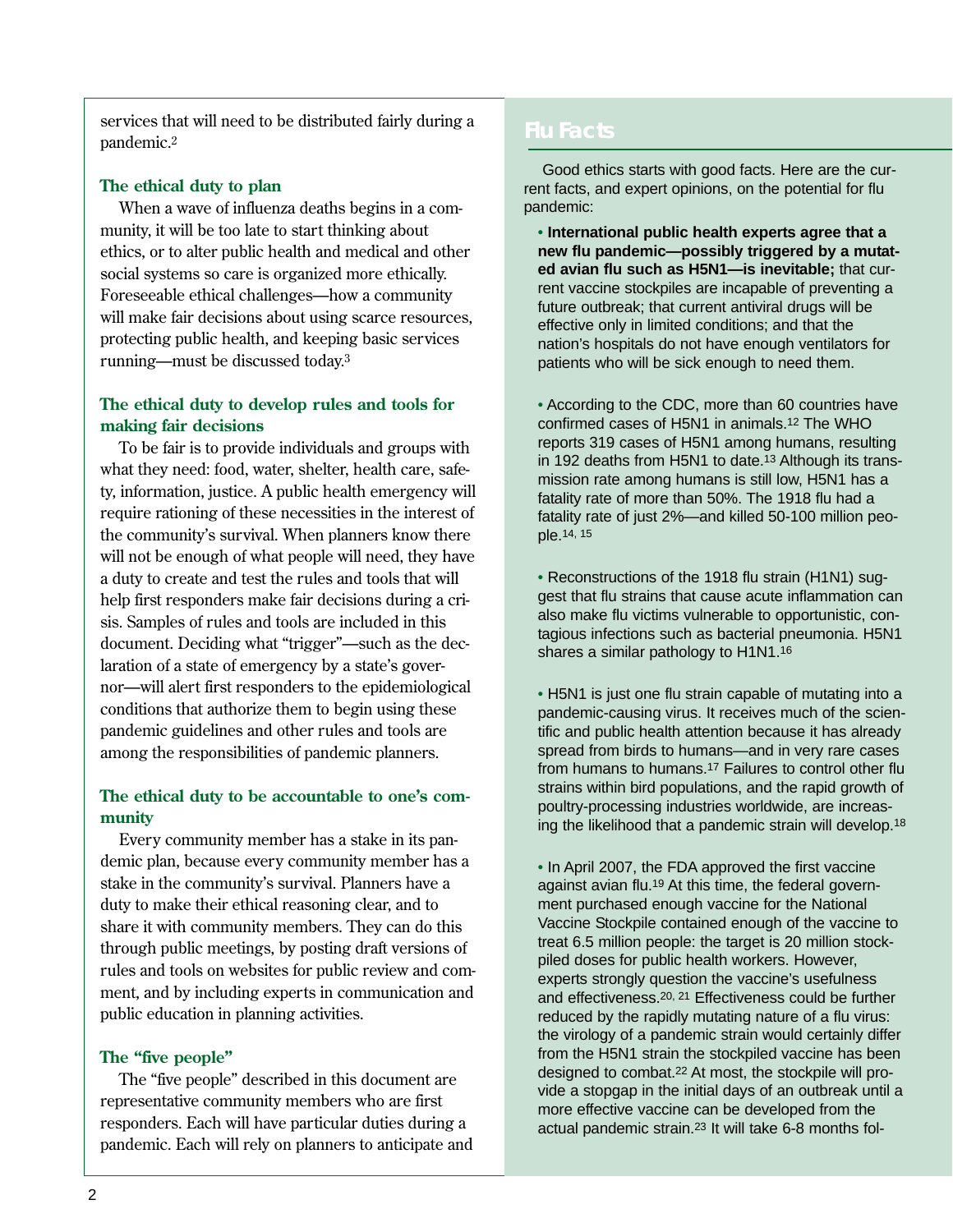lowing the identification of the outbreak strain for an effective vaccine to be available.24

• The antiviral Tamiflu is effective only when taken within the first 12-48 hours following the onset of symptoms.25 Tamiflu-resistant flu strains have been identified.26

• When pandemic influenza hits, most hospitals' ventilators will already be in use by critically ill patients. Rationing access to available ventilators—and to oxygen and staff to operate them—will be an inevitable part of patient care during a pandemic.

**Experts also agree that a pandemic will profoundly disrupt daily life.** If vaccine supplies are limited to the most essential workers, the most effective public health strategy will be restrictions on public gatherings, and quarantine. Few living Americans have ever experienced these conditions for sustained periods.

Discussing how compromised communities will function during a prolonged public health emergency, how emergency policies can protect—or harm—vulnerable groups within communities; and who will be capable of and responsible for making fair decisions as they arise during a prolonged crisis, is part of the ethical duty to plan.

• CDC guidelines released in 2007 recommend closing schools, canceling public gatherings, staggering working hours and voluntary quarantine in the event of an avian flu outbreak.27 According to a report by the Trust for America's Health report, the US economy could lose three working weeks of productivity from workers who are ill, are caring for sick family members, or are unable to get to work.28

• As normal infrastructure and supply chains are disrupted by illness or quarantine, communities may face shortages of clean water, safe food, utilities, and other necessities. Hospitals will face the same shortages as they care for waves of patients and attempt to maintain safe conditions.29 The secondary consequences of a pandemic—such as outbreaks of diseases associated with poor sanitation or with interruptions in access to primary care, and the disruption of outpatient care for persons with chronic conditions—have the potential to damage the public's health beyond the obvious threat of pandemic influenza itself.

discuss ethical challenges; to develop ways to make fair rationing decisions; and to be transparent before, during, and after the crisis. Planners can use these five people as tools for their own discussions—and may identify other representative community members who will rely on them.

## **From well-meaning words to real frameworks for real communities: the regional public health planning challenge**

An influenza pandemic will force first responders, including health care workers, to think and act differently than they normally do. In a crisis, they need clear protocols to follow. But if these rules seem unfair, or don't match the situation at hand, the burden on first responders will be excruciating. As a society, we must not shift the burden of deciding how to be fair onto the same first responders we will rely on to treat the sick and maintain public health and safety.

Pandemics do not respect boundaries. What happens in one city, county, or state will affect its neighbors. Yet home-rule traditions are strong: we have now had 50 separate conversations about pandemic planning.

We have also had 5,000 other conversations, as the nation's hospitals developed their own pandemic plans. While some hospitals have collaborated in planning with their competitors, others have worked in isolation. A pandemic will force competitors to become collaborators.

We are now having 3,066 more conversations, as each county public health department grapples with regional planning needs, at the level where state plans and local health and safety resources must meet. Major cities in multi-county and multi-state regions are also responsible for integrating federal and state plans with the plans drafted by area hospitals.

Regional planners at the civic, county, multi-county, and multi-state levels must identify gaps in state and federal plans, including the absence of clear ethical guidance. They also need to identify gaps in their local hospitals' plans: are hospitals in the same region working from the same epidemiological models, or are they planning for different pandemics? Are some hospitals better prepared or better equipped than others? How can regional planners encourage collabora-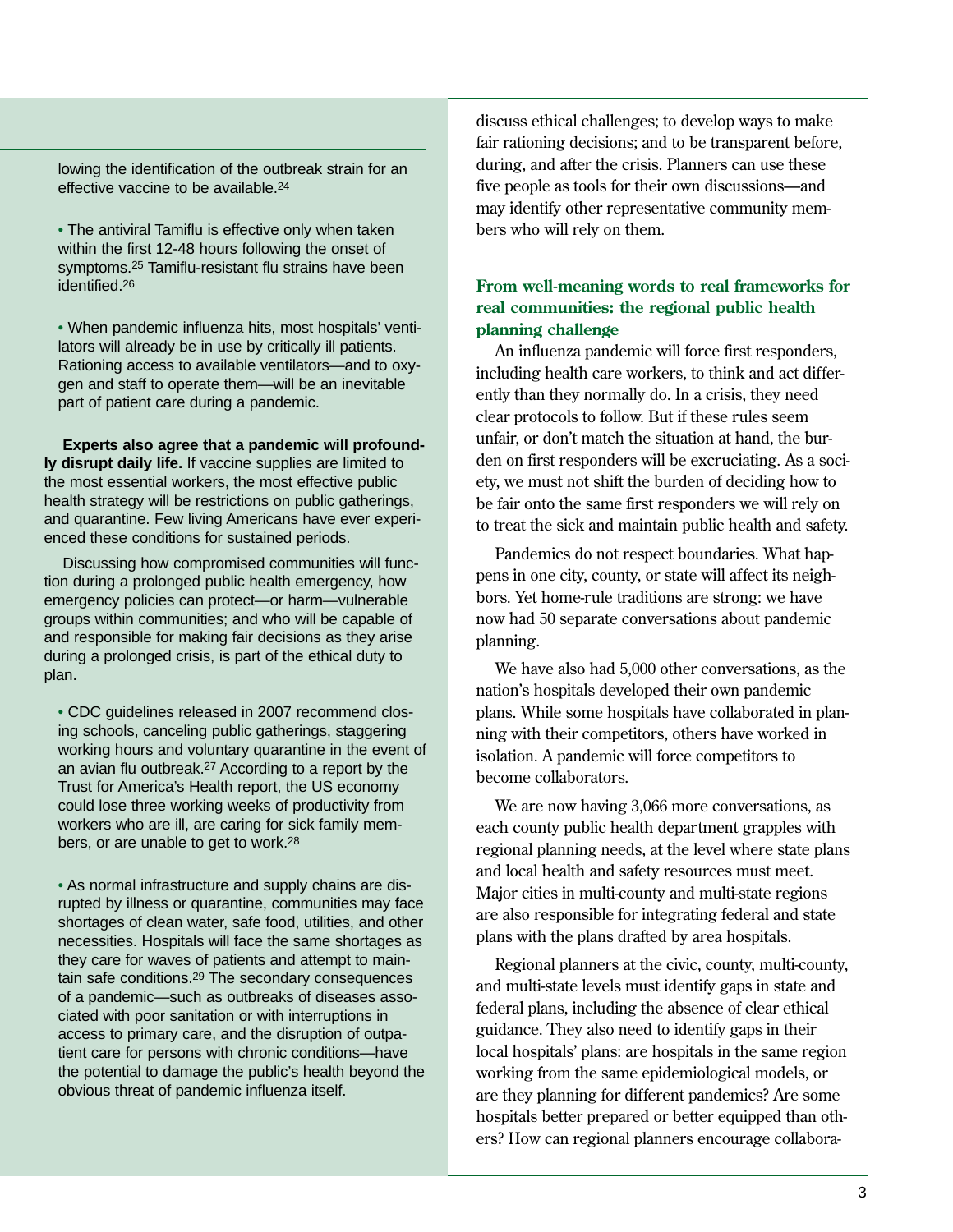tion between hospitals with greater resources and *Plans may include priority lists without justifying* those with fewer resources? And because pandemic **why** *certain individuals or groups are given priority* plans must describe how basic services will be deliv-*access to scarce resources.* ered during a sustained public health crisis, regional A pandemic plan that is ethically sound describes planners need to know how to create comprehensive, different resource allocation scenarios, selects one, practical pl

Health Care Ethics and The Hastings Center part and is clear about who made these decisions. It experts on public health ethics and clinical ethics, and the plan available to the public for review and comdemic plans on an ethically sound framework. The into effect. By being clear about the trigger, public Providence Center for Health Care Ethics at officials take responsibility for switching the practice Providence Health and Services, a system based in of medicine in their community from "clinically approthe Pacific Northwest that includes 26 hospitals, more priate" under normal circumstances to "ethically than 35 other health care facilities, and 45,000 employ appropriate" under emergency rules. New York ees, funded the meeting through a grant from the State's Allocation of Ventilators in an Influenza Providence St. Vincent Medical Foundation. Pandemic Guidelines is an example of a resource allo-

This expert group identified several ongoing prob-<br>cation plan that fulfills all of these conditions.<sup>4</sup> lems with how pandemic plans, and other disaster plans, handle ethics: **Plansmay fail to acknowledge the existing disparities** 

practical plans that are also ethically sound, plans that justifies this selection in terms of epidemiological first responders can trust and the public can support. data, available resources, the public's health and wel-In September 2006, The Providence Center for fare, and the interests of groups affected by the plan; nered to convene a meeting of public health officials, describes how this plan will work in practice. It makes clinicians to discuss the challenge of building pan ments. And it identifies the "trigger" that puts the plan

*of income, resources, health, and access to health care,* 

## **Meeting Participants The Hastings Center, September 25, 2006**

Catholic Healthcare West

The Hastings Center Vanderbilt University Medical Center

**Roger Bernier, PhD, MPH Stephen Ivy, PhD, MDiv Community Community Community Community PhD, MDiv Community Community Vice President, Mission Services** Innovation Responsibility and Pastoral Services

Leader, Clinical and Organizational Ethics Public Health Research Network Care Ethics Care Ethics Care Ethics Care Ethics Care Ethics Care Ethics Care Ethics Care Ethics Bioethics **President, The Hastings Center** 

**Carol Bayley, PhD Amy Haddad, PhD, MSN Tia Powell, MD** Senior Vice President for Ethics and Justice Director, Center for Health Policy and Ethics Director, New York State Task Force on Life Education **Education Creighton University Medical Center** and the Law

**L. Lee Hamm, MD, FACP Virginia Ashby Sharpe, PhD Kenneth A. Berkowitz, MD, FCCP** Professor and Vice Chairman, Department of Medical Ethicist, National Center for Ethics Chief, Ethics Consultation Service **Internal Medicine** Internal Medicine Veterans Health Administration<br>VA NY Harbor Medical Center **Internal Veterans Health Administration** Tulane University School of Medicine

**Nancy Berlinger, PhD, MDiv <b>Robin Hemphill, MD Director, Bioethics Institute Robin Hemphill, MD Director, Bioethics Institute** Deputy Director and Research Associate, Associate Professor of Emergency Medicine New York Medical College

Senior Advisor For Scientific Strategy and Senior Vice President, Values, Ethics, Social The Catholic Health Association National Immunization Program, MS E-05 Clarian Health Partners **Mark Tonelli, MD** 

**Nancy E. Kass, ScD and Critical Care Medicine Jennifer Gibson, PhD** Phoebe R. Berman Professor of Bioethics and University of Washington Medical Center Strategic Initiatives **Johns Hopkins Bloomberg School of Public Rev. John Tuohey, PhD, MDiv Johns Hopkins Bloomberg School of Public Rev. John Tuohey, PhD, MDiv** Coordinator, Canadian Priority Setting Health Health Director and Endowed Chair, Applied Health

**Daniel Sulmasy, PhD, MD, OFM** 

**Sr. Patricia A. Talone, PhD, RSM** 

Centers For Disease Control and Prevention Associate Professor of Medicine, Pulmonary

University of Toronto Joint Centre for **Thomas H. Murray, PhD** Providence Center For Health Care Ethics

**Matthew Wynia, MD, MPH**  Director, The Institute For Ethics

American Medical Association *Affiliations for identification purposes only.*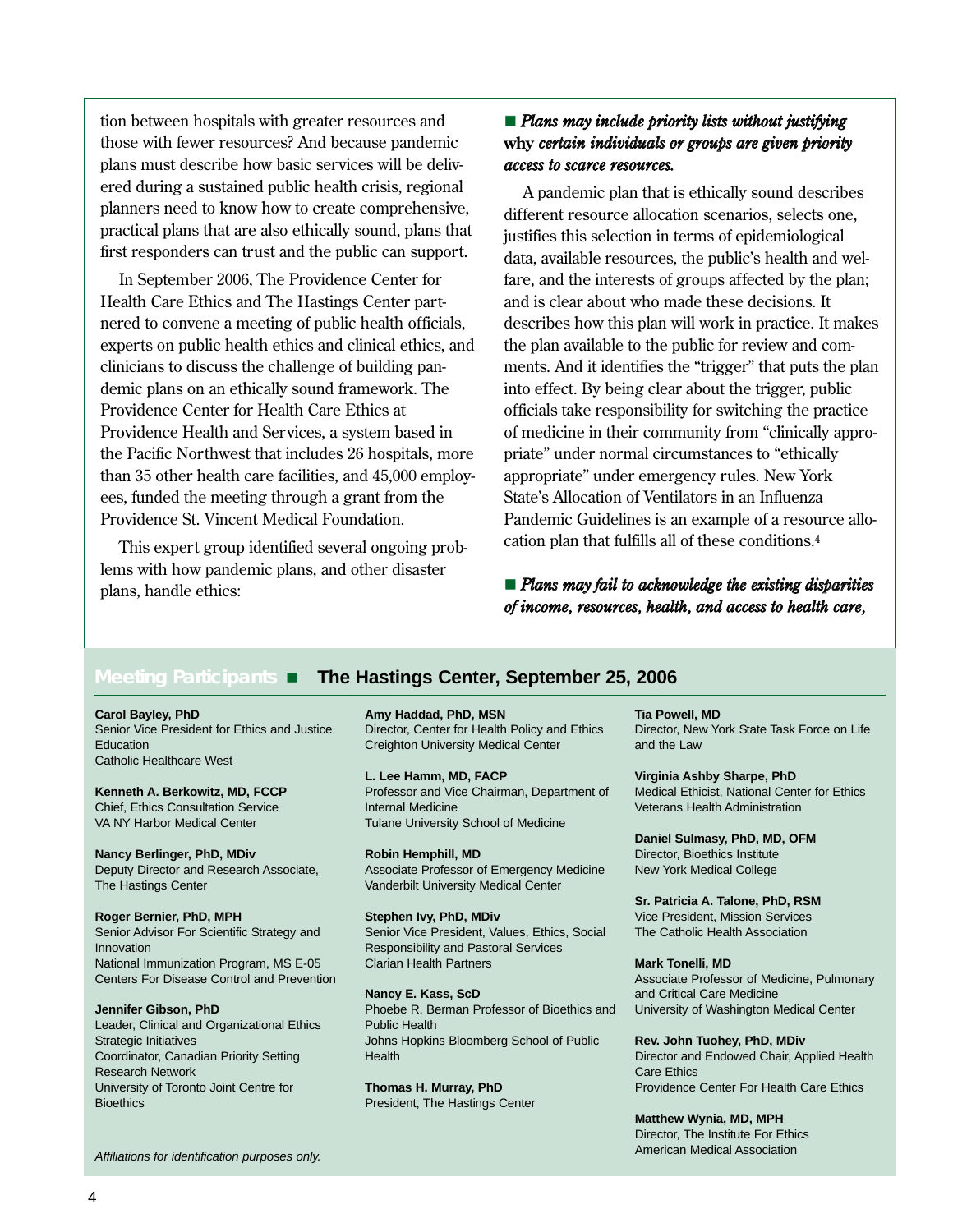# *or may fail to describe efforts to avoid worsening these* ter may shift the balance toward doing what is best

emergency. Again, New York State's ventilator alloca-<br>tion plan is a good example of how this can work in<br>practice. In that state a standing bioethics task force for removing a patient from a ventilator after a timefor removing a patient from a ventilator after a time-<br>measuring to the generator was evoluable to work with limited trial when clinicians determine that another reporting to the governor, was available to work with<br>here that when clinicians determine that an<br>patient is more likely to benefit from a scarce<br>patient is more likely to benefit from a scarce hospitals, experts in bioethics, infectious disease, disaster medicine, and legal and public health authorities resource both need. This protocol should describe<br>to develop a fair plan for rapling patient access to you to develop a fair plan for ranking patient access to ven-<br>tilator is removed, and should also describe how<br>tilators under the dire circumstances of a pandemic<br>tilator is removed, and should also describe how

task force with professional staff, available to help goes into effect to fix problems and prevent abuses.<br>Force and professional staff, available to help goes into effect to fix problems and prevent abuses and regional planners and health care institutions analyze<br>
complex emerging health care problems and their<br>
preferences as a guide to ethical care: many patients<br>
preferences as a guide to ethical care: many patients<br>
in this potential to worsen health and health care disparities. In this situation will-<br>public health officials in regions that include both remain on the vent. Public health officials in regions that include both<br> **Example 1996** Fermain on the vent.<br>
If clinicians, hospital administrators, ethics commit-

asthma or diabetes, may be more common in some will help<br>populations than in others, failure to acknowledge ethically. existing health disparities now means that members of these "sicker" populations will likely have less **The three Rs and the three Vs**<br>access to scarce resources during a pandemic: they **For physicians and other clinicians whose profes-**<br>may be less able to get to a bospit may be less able to get to a hospital, or less likely to sional obligations are based on the duty to care for<br>hospital objects a ventilator should thou need it the sick, the ethical dilemmas posed by a pandemic

# *resources, differs from everyday clinical ethics, with its*Members of the public who are thinking about pan-

*disparities.* The community as a whole. Plans that will go into the community as a whole. Plans that will go into An ethically sound plan must describe how existing<br>resources will be fairly distributed across communi-<br>ties, and between competitors, during a public health<br>face, and must offer ethical guidance relevant to these<br>competit

ventilator is removed, and should also describe how tilators under the dire circumstances of a pandemic.<br>Lowcare not all states how a standing biosthics clinicians will regularly review the protocol after it However, not all states have a standing bioethics clinicians will regularly review the protocol after it<br>have standing bioethics and prevent abuses.

affluent suburbs and lower-income cities may have<br>difficulty getting members of these communities to<br>acknowledge their interdependence, and the infra-<br>pandemic planning are not familiar with public health structure linking them.<br>And because chronic health problems, such as  $\frac{1}{100}$  ical ethics they will not be able to create plans that And because chronic health problems, such as<br>the to create plans that And act differently, but<br>will help first responders think and act differently, but

be high priority for a ventilator should they need it.<br>
They may be more likely to die. Health care professionals and community members who deal with<br>
endemic chronic disease may ask whether planning<br>
for a disease that is must acknowledge these concerns. sional responsibilities. First responders also need public health officials to be responsible for providing a **Plans may fail to explain how public health ethics,** clear set of triggers that will tell first responders what *with its emphasis on fair distribution of limited* to do and when to do it.

*emphasis on protecting the rights of individual patients.* demics are thinking about three "Vs": vaccine, venue, ventilator. Will my family be vaccinated? Will we have "Ethics" means different things in different health care contexts. Behaving ethically in ordinary clinical access to basic health care? Will we have access to circumstances leads us to focus on individual patient technology if we need it? The public may not yet see the fore preferences and values. Behaving ethically in a disas about preferences about preferences and values. Behaving ethically in a disas access to scarce resources, about restrictions aimed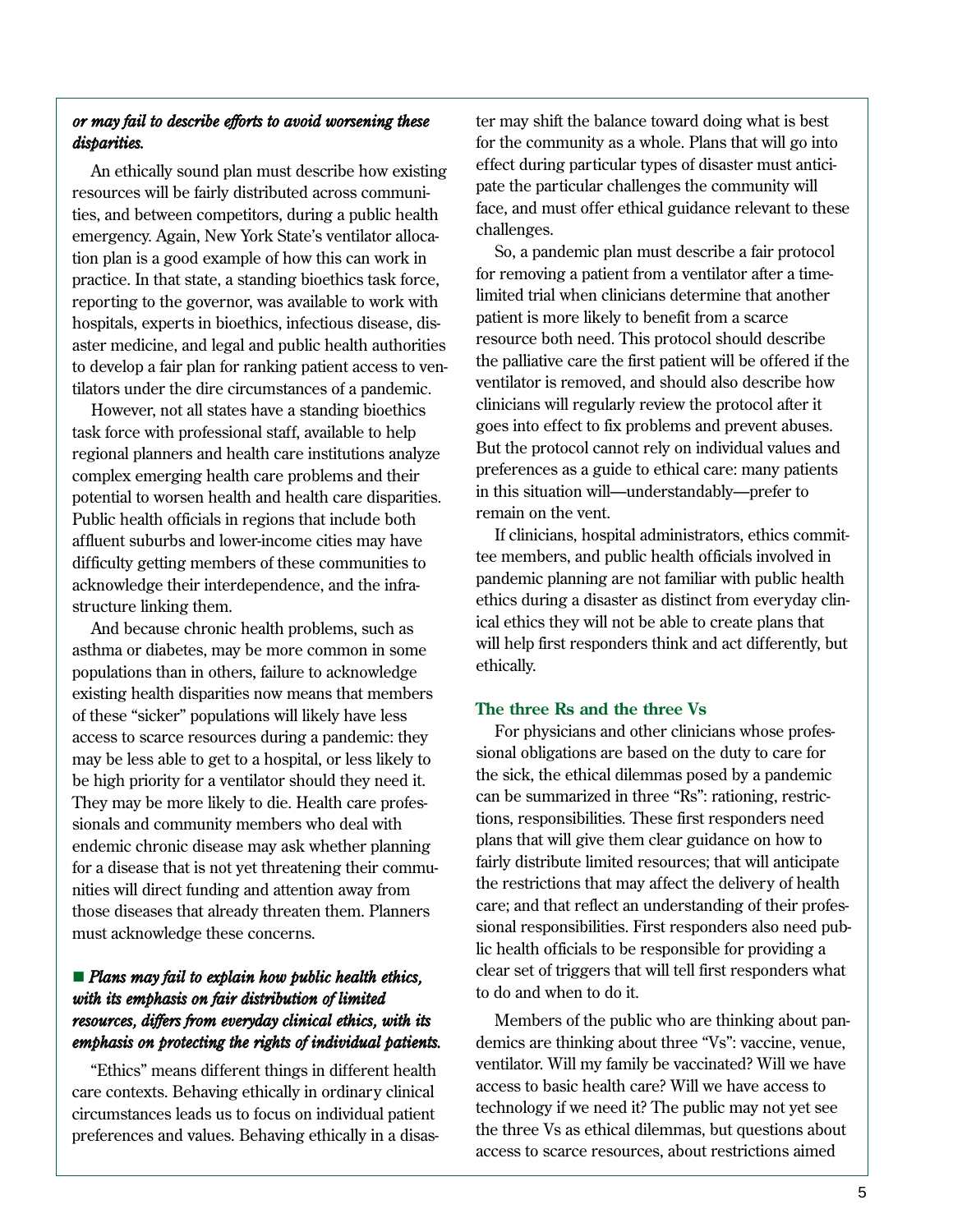## **How Oregon Created an Ethical Decision-Making Matrix**

by John F. Tuohey, *Providence Center for Health Care Ethics* 

Like other states, Oregon needed an emergency preparedness plan to address public health and ethical issues that would arise in a pandemic. The state's Director of Public Health formed a Medical Advisory Group (MAG), which includes representatives from county health departments, health professional organizations, insurers, local governments and tribal organizations, plus a health care ethicist and an expert in mass communications, to develop this plan. MAG members developed a decision-making matrix as a tool to describe how to integrate ethical principles into the types of decisions that must be made prior to and during a pandemic or other emergency.

Oregon's matrix [see illustration, below] is based on those values MAG members believed to be most at risk during a pandemic: social solidarity; professional standards; and justice. The matrix lists the characteristics of these values: for example, "equality" is one of the characteristics of justice, because a just policy or practice assumes that people are equal, although their needs may be different. The matrix also lists ethical terms, or principles, that may be used when applying these values in a public health crisis: for example, because truthtelling is characteristic of a society that values justice, a just policy or practice will need to uphold this principle

when communicating with the public or with individual patients.

The overlapping areas of the matrix show where decisionmaking takes place, illustrating how each decision involves different relationships among different principles in each sphere. Every decision must be accountable to each facet of the matrix: there can be no assumption that any decision will involve only one set of principles. Decisions about public announcements during a pandemic, for example, must be accountable to the justice principle of truth telling as well as the social solidarity principle of public order and the professional principle of reciprocity.

This approach to decisionmaking anticipates the information crises that are likely to occur during a public health emergency. Rather than scripting ethical recommendations in advance for every possible public-information scenario, MAG members concluded that changing conditions during a pandemic will require decisionmakers to consult with one another on an ongoing basis, using the matrix to assess the ethics of a given situation. MAG continues to consult with the Department of Public Health on how the matrix will be disseminated, and what will trigger its use.

## **Social Solidarity Professionalism**

Interdependence *Subsidiarity*  **Attachment Commitment** Involvement

*Common Good*  Competence *Public Order Safety Ready Access*  Adaptive

Evidence based Consensus driven **Consistency** 

*Transparency Duty to Act Reciprocity Integrity* 

## **Justice**

**Equality Equity Difference Principle Liberty** Due Process **Proportionality** 

*Confidentiality Disclosure/ Truth-Telling Informed Consent/ refusal Beneficence Nonmaleficence Stewardship* 

*Autonomy*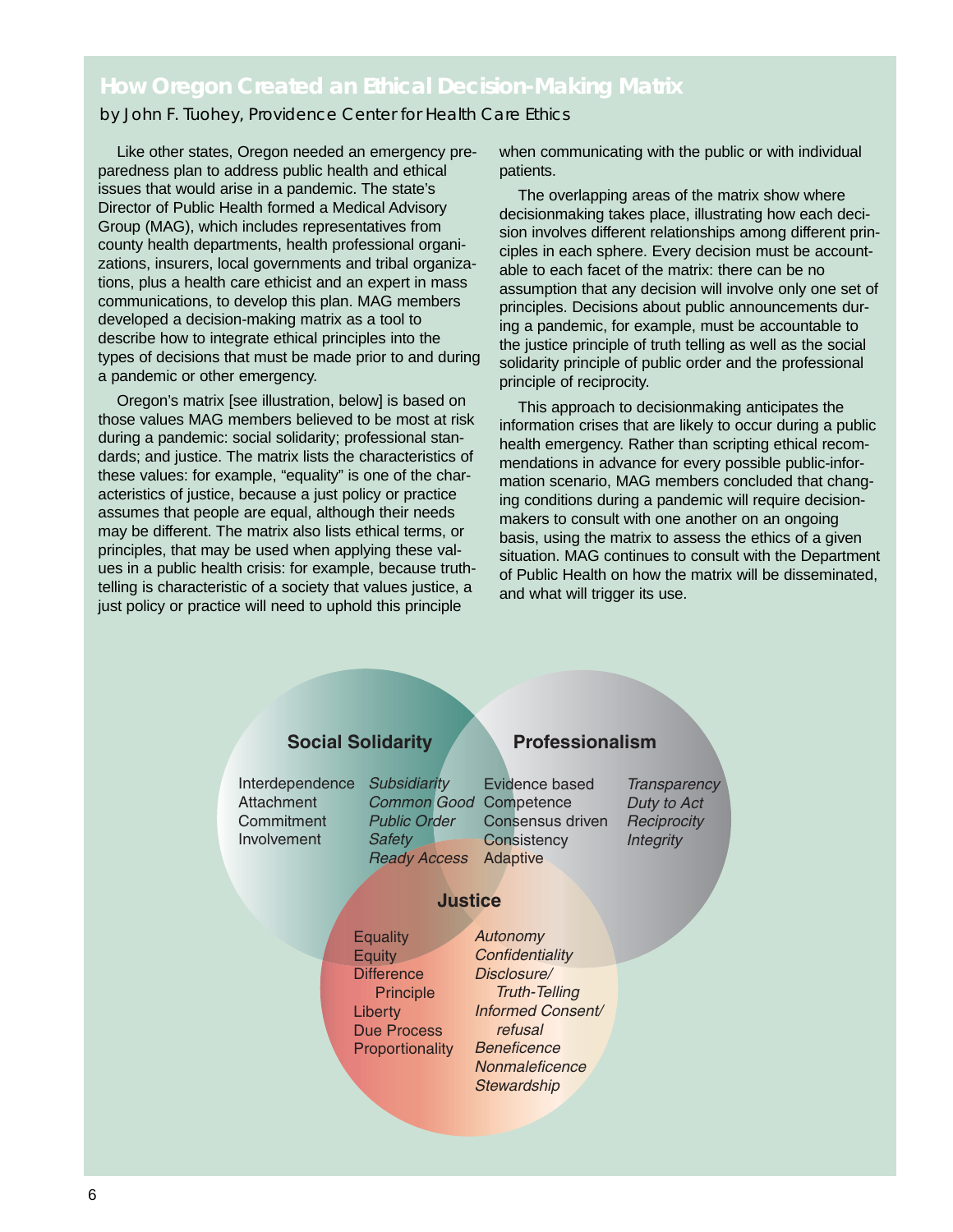at infection control, and about the hard choices that right vaccine. So every pandemic plan must clearly intensive care, are all ethical questions. The duty to ed first, and why? plan includes helping the public to understand their<br>responsibilities as well as their rights during a public<br>health emergency.<br>sumplies that cannot be stockniled or when stockniles

There are many different kinds of first responders: run out: these may include food; medical supplies; community members whose responsibilities and fuel, even clean water. Other essential personnel needs must be reflected in any pandemic plan that is include the workers who will load and unload these both ethical and practical. Here are five of them: trucks, police, fire fighters, and workers responsible

The "truck driver" represents community members responsible for essential non-medical tasks in a public **Incentives:** health emergency. The "gatekeeper," the "triage of fi-

including an interest in being protected while doing the public's health. their jobs under difficult, distressing conditions. And all of these people need to have confidence in the plan **Medical personnel:** they are following: it must make sense to them, and it

providers will make concerning who gets access to answer this ethical question: Who should be vaccinat-

supplies that cannot be stockpiled, or when stockpiles for public safety, the factory workers meeting the **The truck driver demand for vaccines—all of these people, like essen-The gatekeeper tial medical personnel, must report for work, and The triage officer must work in situations where they may be exposed The janitor The janitor to pandemic influenza.** So, these workers who are pro-**The public health official in the public setting the public's health must first be protected.** 

In thinking about that vaccination priority list, plan-<br>These five "people" are really five groups of people.<br>In thinking about that vaccination priority list, plan-<br> $\frac{1}{2}$ 

and the "janitor" represent groups working<br>
inside of hospitals, responsible for a variety of essen-<br>
tial tasks and decisions. The "public health official"<br>
thereuployment-related benefits—is an appropriate<br>
tial tasks an All of these people have interests of their own, for other essential workers charged with protecting

• Physicians are community members, too. Which must clearly reflect the public's interest. <br>• Physicians should be vaccinated immediately, and why? Which physicians should not be vaccinated **The truck driver:**<br> **Example 19 The truck driver:**<br> **Example 19 The truck driver:**<br> **Example 19 The truck driver:**<br> **Example 19 The truck driver:**<br> **Example 19 The truck driver:**<br> **Example 19 The 19 The Truck driver:**<br> **E** CDC and NIH estimates continue to warn that we<br>must plan for an extreme scarcity of effective vaccine<br>at the outbreak of pandemic, due to the impossibility<br>of predicting which influenza strain (or which muta-<br>tion of which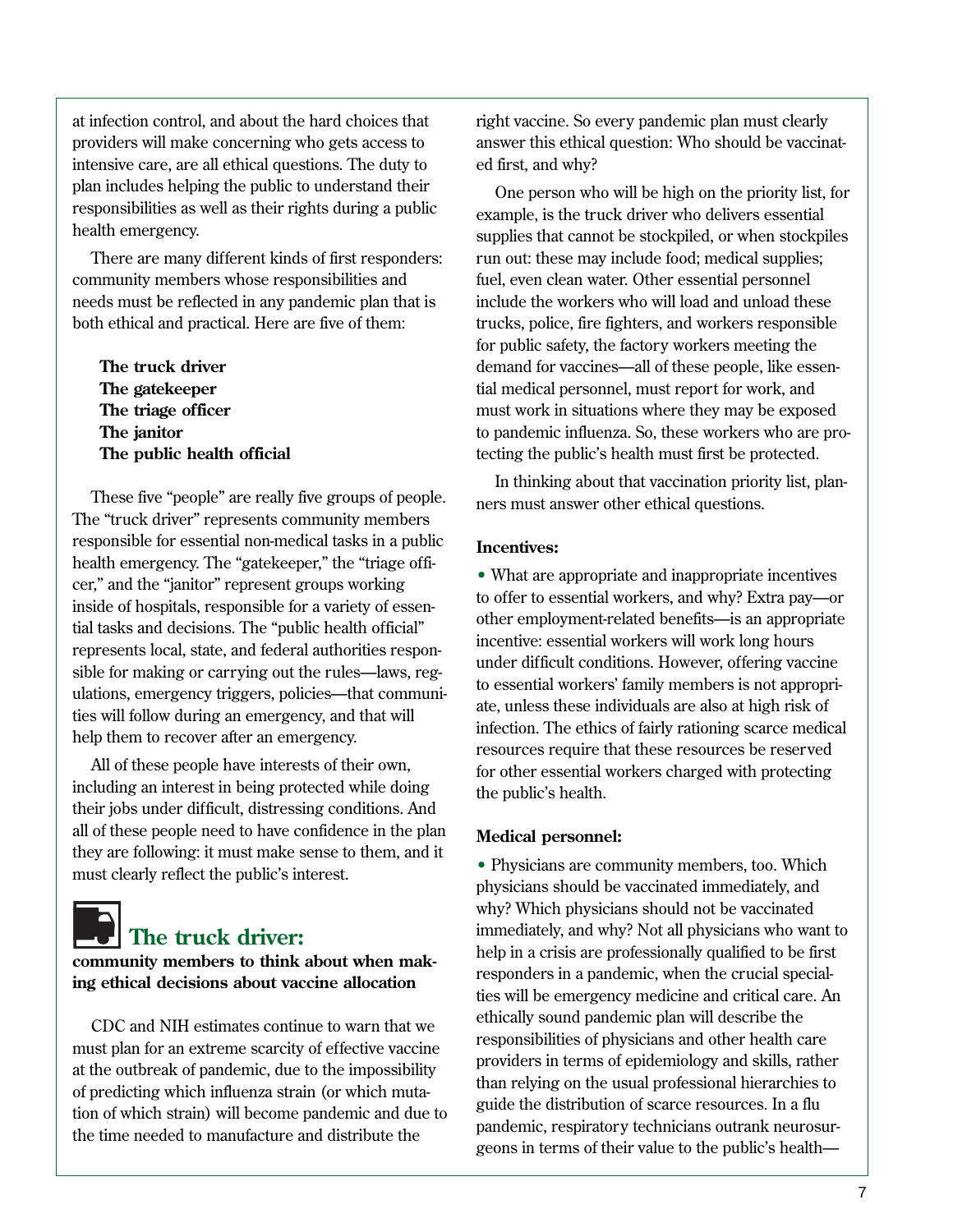• Where do community leaders other than officials ill enough to be admitted under emergency rules.<br>
responsible for public health and safety fit on the vacuum and cination priority list? Clergy, business leaders, and the p priority for vaccination when vaccine is scarce. Even and also includes local media, hospital CEOs, and ing up at the emergency room, ready to volunteer, congregations to nursing homes. may add to the burden of first responders without aid- In thinking about the gatekeeper role, and in ing those in need of medical evaluation and treatment.<br>In what concrete ways can community leaders be that role during a crisis planners must answer the encouraged and prepared to use their constituencies, ethical questions. their financial resources, or their facilities to support essential workers, as well as families under quaran- **Public education:**  tine or other restrictions, and communities experienc

Community members expect their local hospital to be open all the time, and the human tendency to go to **Collaboration:** the hospital for safety and shelter as well as medical • How will competing hospitals collaborate with one care is strong. During a pandemic, epidemiological another, with public health of ficials, and with the conditions will work against these expectations: once media, to plan for and provide information about the emergency plan is triggered, inpatient care will be access to acute care facilities throughout affected reorganized to cope with influenza patients sick communities, and to prevent any single hospital from enough to be admitted, while ICU personnel continue becoming over whelmed with patients? to care for other patients too sick to be released. Emergency departments will be flooded with waves of Public information: influenza patients, even as everyday medical emer-<br>• Media organizations and individual journalists also gencies continue. Keeping hospitals open and func- have ethical obligations to their communities that tioning safely with reduced staff is one of the chal-<br>trump self-interest—how will planners enlist the Hospitals will need "gatekeepers" to ration access to ic communications) to provide accurate information

teer to support emergency medicine specialists, by gers, monitor their own conduct?

and all health care workers may be outranked by registering patients and keeping the system moving. workers responsible for maintaining a community's It is partly communications: administrators, chaplains, supply lines. And social workers may volunteer for the difficult task of turning people away, including family members **Community leaders:**  $\blacksquare$  who arrive with patients, and individuals who are not

the specific skills of essential workers that justify top However, the gatekeeper role begins with planners, when vaccine is more widely available, simply show-<br>leaders of other local institutions, from corporations to

that role during a crisis, planners must answer these

• How will the public be educated about its responsing illness and death on an unprecedented scale?<br>bilities during a pandemic, including obeying quarantine or other restrictions? What clear guidance will The gatekeeper:<br>
making ethical decisions about access to acute<br>
care facilities<br>
care facilities<br>
care facilities<br>
care facilities<br>
care facilities<br>
care facilities<br>
care facilities<br>
care facilities<br>
care facilities<br>
care

lenges in a disaster: it cannot be taken for granted. media (television, radio, print, web and other electron these public facilities. and prevent panic? How will media organizations, During a pandemic, the gatekeeper role is partly media professionals, and influential nonprofessional medical: physicians and other clinicians may volun-sources of information in a community, such as blog-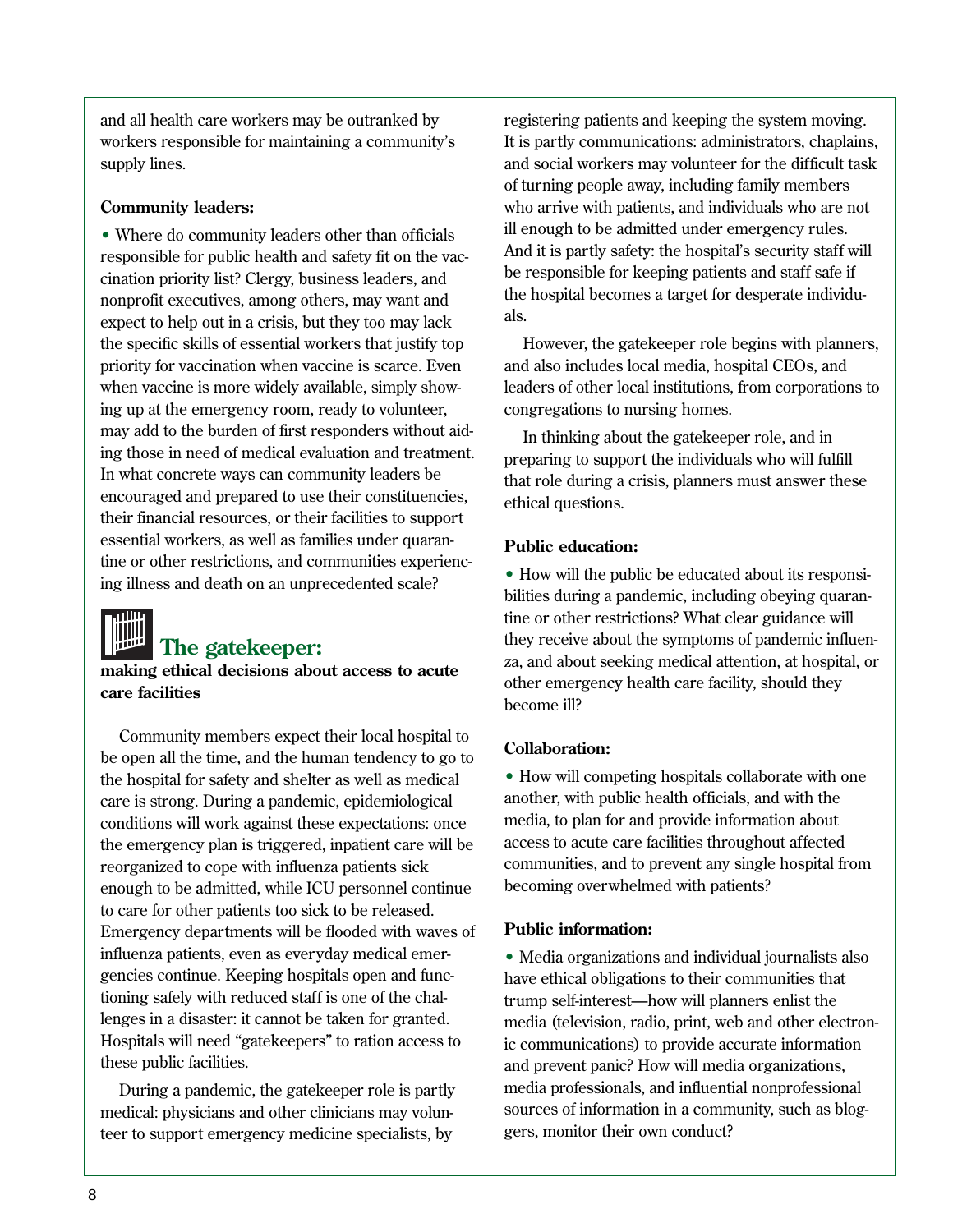## **Community health care:**

• What is the appropriate gatekeeper role of community health care providers that are not acute-care facilities? Leaders of clinics and physicians in communitybased medical practices will need clear information on their responsibilities as health care providers in communities under quarantine or other restrictions. To ensure fair access to needed medical ser vices and technologies while keeping hospitals from being overwhelmed, some of these facilities may also be designated as temporary emergency clinics or even ICUs, requiring that medical professionals be trained to use vents or other equipment. Leaders of sub-acute health care facilities, such as nursing homes, will also need clear information on how to protect the health of their residents and staff while vaccine stockpiles are limited to essential workers, and on their responsibility to reduce the burden on acute-care facilities by caring for residents' medical needs in place whenever possible.



## The triage officer:

**making ethical decisions about access to ventilators and other critical care resources** 

Nationwide, 65.7 percent of ICU beds are occupied on any given day.5 Should pandemic influenza break out, some ICU beds will already be occupied by patients who are critically ill and cannot be moved. Remaining beds will quickly be filled by influenza patients who are sick enough to be admitted to the ICU. Current epidemiological models project that at least 50 percent of these flu patients will need ventilators.6 However, hospitals faced with inadequate staffing may restrict ICU access to the sickest patients: in this scenario, fully 100 percent of flu patients in the ICU will be sick enough to need ventilators.

Pandemic plans must anticipate a shor tage of ventilators, because some ventilators will already be in use by critically ill patients, and because influenza is a respiratory disease. Who gets access to available ventilators, and under what conditions, are rationing questions that planners must address in concrete, actionable, ethically sound terms.

Ethical and clinical guidelines will help frontline

medical staff decide who goes on a ventilator, the length of time-limited trials, the criteria for removing patients from ventilators when recovery is uncertain and there are other patients with equal or greater needs for ventilator access; and how patients who "fail" the trials will be cared for. These are perhaps the most distressing situations that medical personnel will face during a pandemic.

The decision to remove a patient from a ventilator or other life support can be stressful under normal circumstances. During an influenza pandemic, some patients will be removed from ventilators without their consent or the consent of a surrogate, in the interest of giving other patients with equivalent claims to these scarce resources a fair chance to sur vive. What would be unethical under normal circumstances becomes ethical under the emergency rules activated by the trigger. The act of removing a patient from a ventilator when this patient might recover given a bit more time on the ventilator imposes a terrible burden on the clinicians with the technical skills to care for critically ill patients. It is unfair to add to this burden by demanding that these same clinicians also decide which patients will have time-limited trials, and which patients should be removed from ventilators. An ethically sound pandemic plan will specify that a senior super vising physician act as a triage officer to make these decisions on behalf of front line clinicians.7

The triage officer is a gate keeper with very specific duties, focused on ventilators. The triage officer must be suppor ted by a rotating shift of administrators, including but not limited to clinical ethicists, who are capable of assessing clinical situations inside a publichealth framework, and of applying clear, consistent rules that acknowledge the rights of individual patients while also acknowledging that, for the duration of the emergency, the need to be fair to all patients may trump individual claims.

In thinking about the triage officer role, and in preparing to support the individuals who will fulfill that role during a crisis, planners must answer these ethical questions.

### **Fairness:**

• How fair, or unfair, are the criteria that the triage of ficer and colleagues will use to ration access to ICU beds and technology? For example, giving younger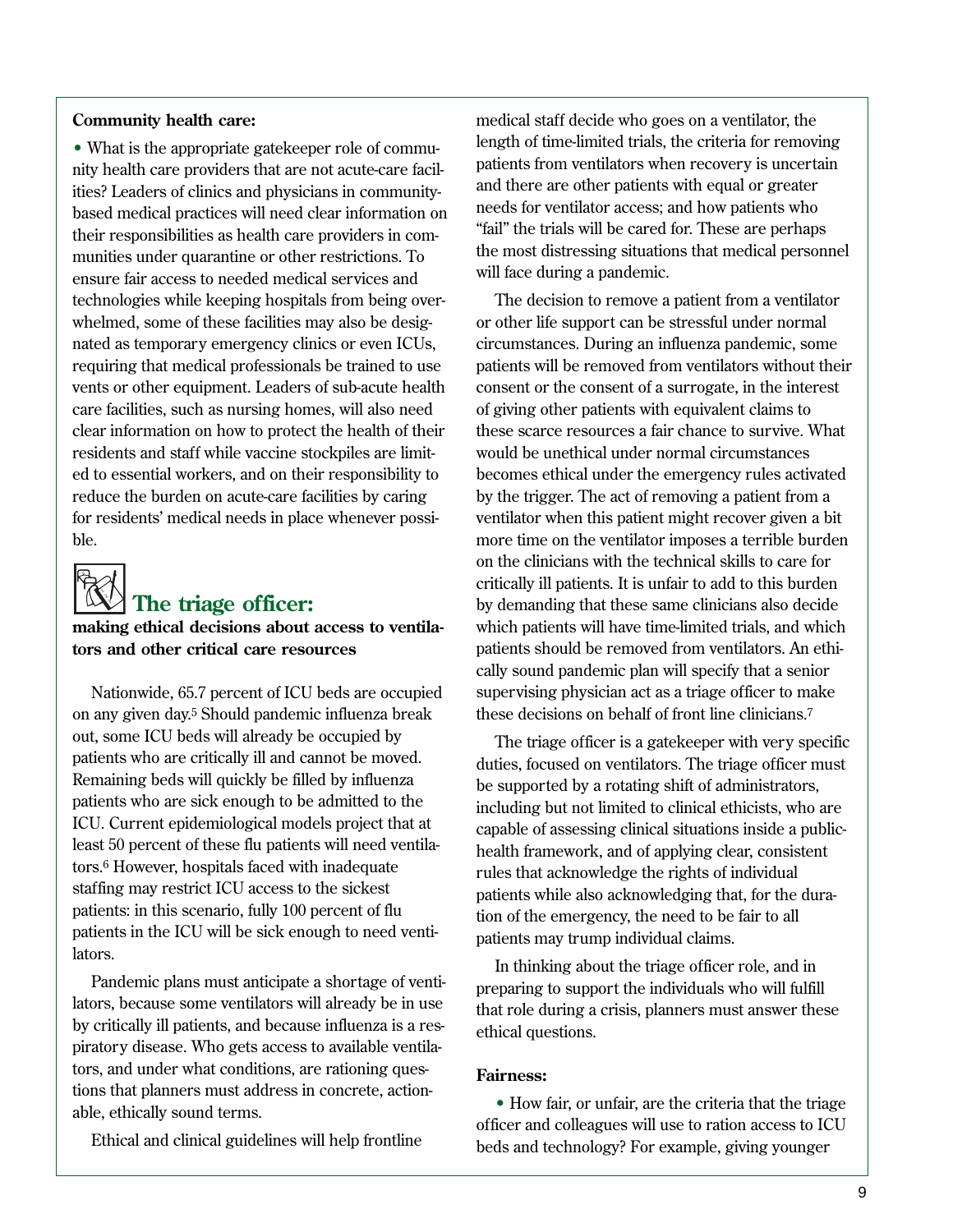persons priority may not be defensible if current epi- restrictions? Clinicians who care for dying patients demiological models do not support the claim that assume that if the patient has a family, the family will care measures. But using "mileage" rather than age— without their families present, and clinicians will be giving priority to persons whose overall state of health solely responsible for the care of these patients. is better—as a rationing rule means that persons with Providing clear, compassionate ethical and clinical chronic diseases will be low priority for critical care guidance to these clinicians, and involving them in during a pandemic, which means that the populations pandemic planning and preparedness, is yet another who disproportionately suffer from chronic diseases responsibility of planners. will have less access to scarce resources. The doing of ethics as par t of pandemic planning means being **Training for triage:**  candid about ethical trade-offs. Creating practical • How will the triage officer and team be recruited rules to help frontline workers quickly identify which and trained for their responsibilities? What clinical patients are most likely to benefit from scarce patients are most likely to benefit from scarce<br>resources means acknowledging existing health dis-<br>parities and further acknowledging that these dispari-<br>ties will worsen in a crisis, while making access to<br>ties trump indi

• Does an ER physician who becomes ill go to the top for reviewing these guidelines to ensure that they are of the ventilator list, as a reward for taking greater fair and useful? How can bad—unjust, inconsistent, or risk? Or should a critically ill physician, who will not impractical—decisions be prevented when the triage be able to return to duty quickly, be subject to the officer and team are confronted with a situation their same criteria as any other critically ill patient? guidelines do not cover?

## **Palliative care:**

• What comfort care will be provided to the critically **The janitor:**<br>ill patient who will not have access to life saving treat **protecting vulnerable health care workers** ill patient who will not have access to life-saving treatment—surgery, antibiotics, and other treatments and<br>technologies in addition to ventilators—that hospitals<br>may not be able to provide during a pandemic? Pain essential worker during a public health emergency. may not be able to provide during a pandemic? Pain essential worker during a public health emergency<br>Unlike the truck driver, the janitor is a health care management and palliative care specialists are not<br>example the truck driver, the janitor is a health care<br>worker, and may be at greater risk of infection due to accustomed to caring for patients who do not want<br>their services: previding comfort or to patients who the location and nature of the job. In the early weeks want curative care may be stressful to these medical<br>personnel. And while some of these patients may die,<br>others may recover; the personnel caring for them<br>must be general for both possibilities. What othical<br>who deliver m and clinical guidelines can planners provide to clinimized and clinicians understand and are not over-

older persons are less likely to benefit from critical be at the bedside. During a pandemic, patients will die

scarce health care resources as fair as possible. basic procedural justice for individuals facing life or death situations? Which decisions are foreseeable and **Who jumps the queue? can be addressed in guidelines?** Who is responsible

their services; providing comfort care to patients who the location and nature of the job. In the early weeks<br>want curative care may be stressful to these medical and months of a pandemic flu outbreak, vaccine stockmust be prepared for both possibilities. What ethical who deliver meals—all of these workers come into<br>and clinical guidelines can planners provide to clinical direct contact with sources of infection and are in dancians caring for these patients so suffering is mini-<br>mized and clinicians understand and are not over-<br>wirus or from secondary infections carried by patients whelmed by their duties?<br>dards. This is hospitals that cannot maintain normal sanitary standards.

**End of life care:** Do these workers have a duty to come to work dur-• What care will be provided to the dying person ing a pandemic? In ethics, "duty" tends to refer to pro-<br>whose family cannot be present due to public-health fessional responsibilities, or to enforceable civic obli-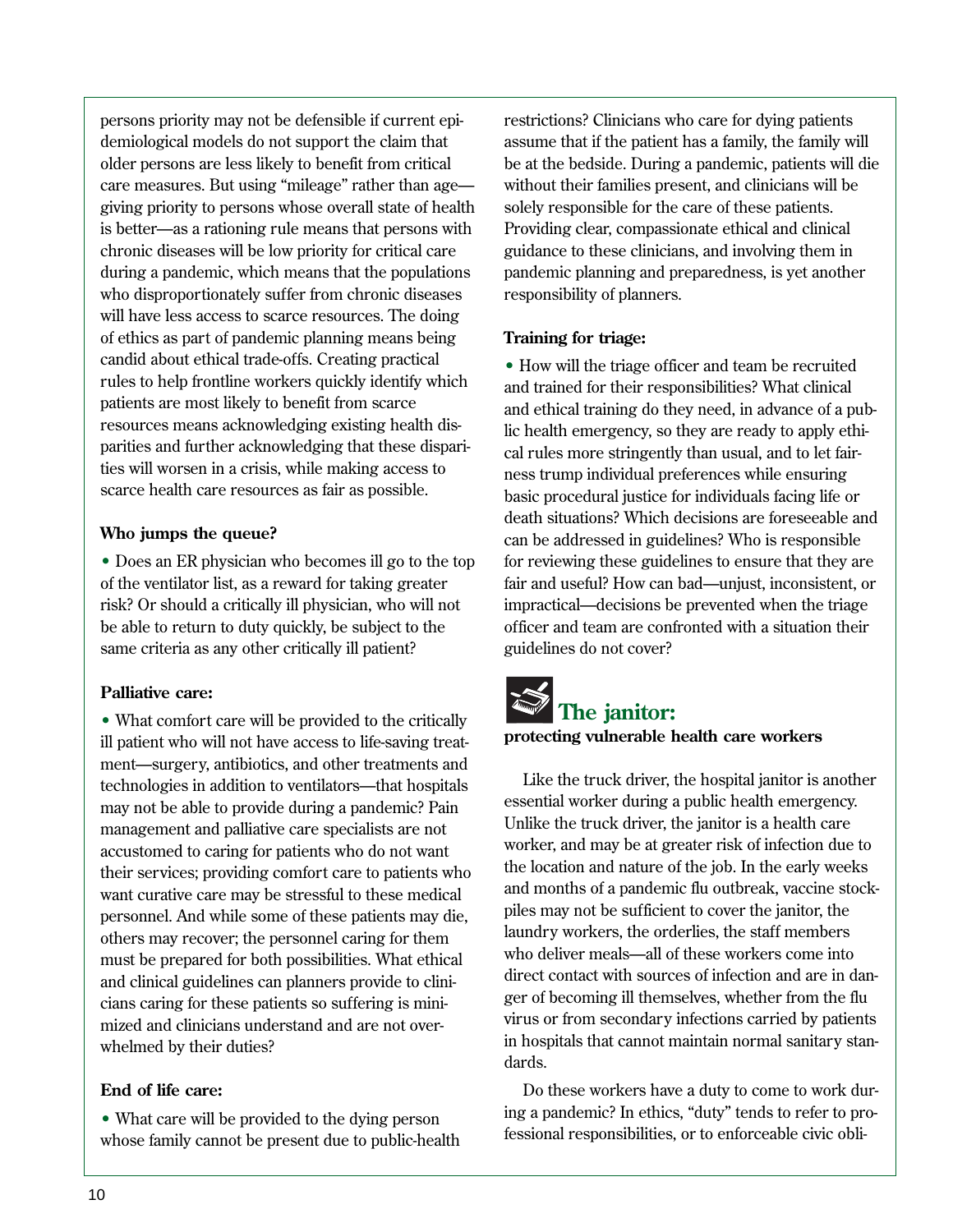gations, such as a duty to obey the law. Toronto in 2002: several nurses died.8 So that these Nonprofessional health care workers may identify goods are not distributed by rank, or according to with and take pride in the institutions where they first come, first served, and so that hospitals with less work, or in their role in the care of the sick. Hospitals cash on hand to purchase supplies do not leave their cannot function without these workers. However, essential workers unprotected, planners must work these workers do not enjoy anything like the authority with providers to develop equitable and effective ways and status of physicians or senior executives, or even to establish, activate, and maintain supply lines and of much less power ful professionals in the hospital infection-control procedures during a prolonged hierarchy who may recognize a duty, as health care emergency. professionals, to come to work during an emergency. It is never ethically appropriate to add to the burden of the most vulnerable members of any society. If low- **The public of ficial:**  status workers do not receive a fair share of their soci- **making good decisions—and preventing "bone**ety's benefits, it is not fair to tell them they have a pro- **headed" ones—before and during a public**  fessional or civic duty to do dangerous work. **health emergency** 

In thinking about the janitor and other vulnerable<br>
In a public health emergency, members of the pub-<br>
In a public health emergency, members of the public should believe that their leaders are on their side cal questions.

• What are appropriate and inappropriate incentives<br>to offer to these workers, and why? The answers to<br>these questions may seem to be the same as for the<br>truck driver: The janitor's incentives should reflect<br>the risk this Example the call of these same resources. However<br>
tate or federal leadership.<sup>9</sup><br>
during a health care emergency, and their incentives<br>
should reflect these risks and burdens. Workers who<br>
may be quarantined in health spe may be quarantined in hospitals to avoid becoming responsible for declaring states of emergency, which responsible for the trigger for local first responders to activectors of infection may need to make sure that their may be the trigger for local first responders to acti-<br>families quarantined at home have enough food or vate their pandemic plans. As health care provided<br>under emergen cash, or that safe child care is available in their com-<br>munities Workers who are able to go home after their standards of care as defined by state law and other munities. Workers who are able to go home after their standards of care as defined by state law and other<br>standards and policies, physicians and other clinicians



and are making good decisions on their behalf. Studies of communities that have endured natural dis- **Incentives:**  asters and other crises find that if a community's lead

shifts may need to know that they can bring food<br>home from work, or that they will receive flu medica-<br>tion for family members.<br>tion for family members.<br>tion for family members.<br>tion for family members.<br>tion for family mem **Rationing supplies:**<br>
• How will hospitals stockpile and ration food, water,<br>
• How will hospitals stockpile and ration food, water, • How will hospitals stockpile and ration food, water,<br>profoundly disrupted even as they continue to need to<br>other medications among essential health care work-<br>ers? Hospitals do not maintain supply warehouses,<br>instead usi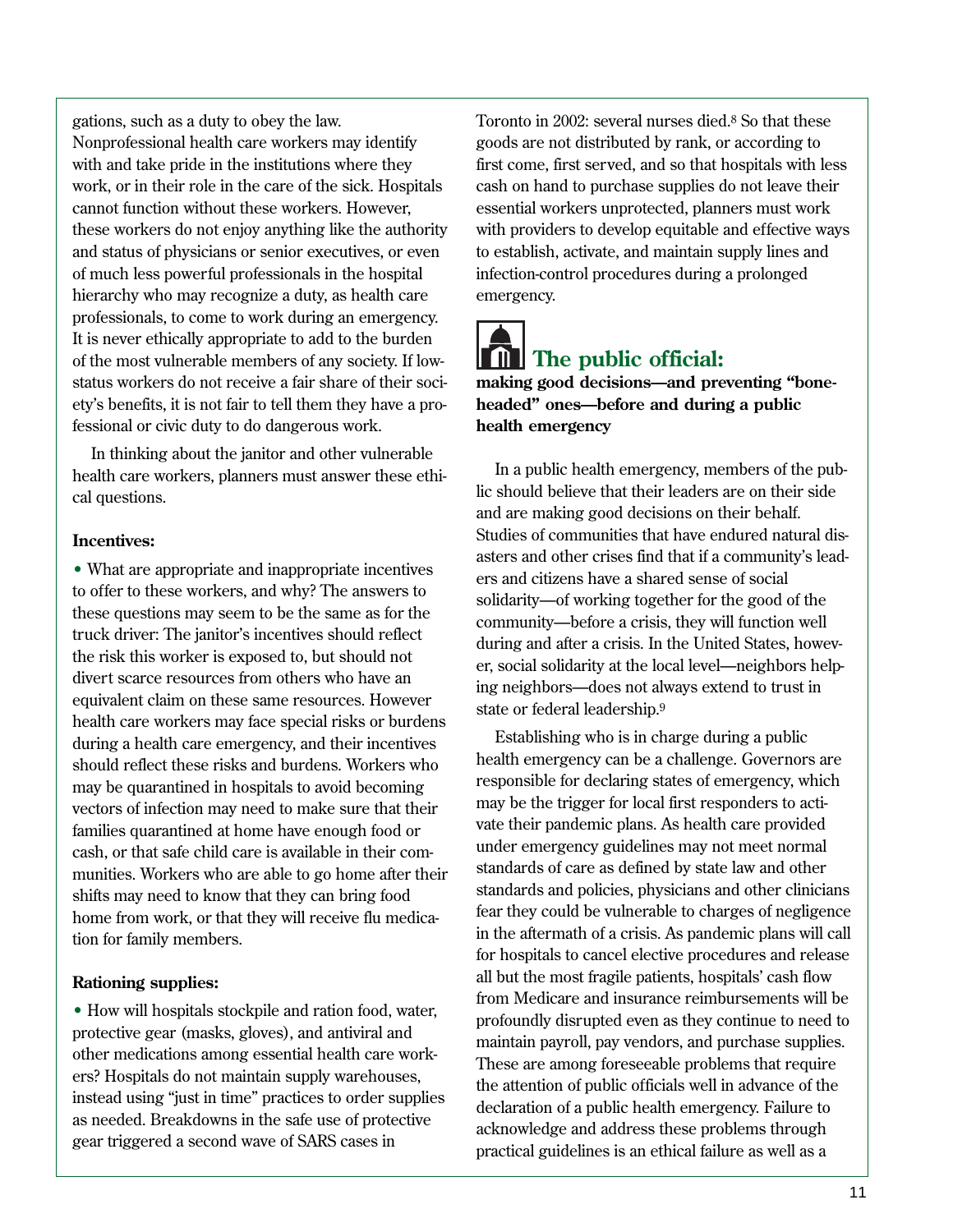public believe in the plan—believe that it is in their cials, and other individuals whose decisions before and during a pandemic will have consequences for the public health and for the functioning of health **Private sector:** care facilities, planners must answer these ethical

local public health officers limit the likelihood that recover? Using case studies as part of the planning<br>process will help public and private community leadpublic officials will make bad decisions during a crimanagement are more likely to make good decisions to need during a disaster and now community leader<br>than are officials who lack this experiment and support first responders to meet these needs. under pressure than are officials who lack this experience.

**people do their jobs well during a pandemic?** previous disasters—including the public-sector responses to them—to familiarize themselves with how decisionmaking authority should, and should not, **Recognize that the duty to plan, the duty to** be exercised during a crisis, and how this authority develop rules and tools for first responders, and <br> **develop rules and tools for first responders, and**<br>
the duty to be accountable to one another, as should be distributed within a community. Clearly **the duty to be accountable to one another, as**<br>**the duty of the duty of the community.** Clearly **the duty of the accountable to one another,** as<br>**civic duties as well as p civic duties as well as professional duties.** Urge educates discussed in **civic duties** as **well as professional duties.** Urge educate of a crisis will reduce the need for crisis drive state leaders, regional public healt state leaders, regional public health of ficials, leaders advance of a crisis, will reduce the need for crisis-driv-<br>or decision metrics as the policies the metric will be of health care organizations, and media executives en decisionmaking, as the policies themselves will be of health care organizations, and media executives to enumine rather than work authoritative, giving first responders rules to follow.<br>
Having ethically sound policies in place will also help in isolation. Give private-sector leaders and the public Having ethically sound policies in place will also help the public Having ethically sound policies in place will also help opportunities to discuss the plan and understand their opportunities to discuss the plan and unders inevitably, be made during a crisis: of ficials will need. to justify why it is in the public's interest to depart

• How transparent is the pandemic planning process?<br>
How are the social values of fairness and equality—<br>
the basis of an ethically sound pandemic plan—evi-<br>
dent in this process? In what ways do planners call<br>
attention t nities that do not expect to be well-served during a<br>public health emergency, as well as from communities<br>that expect to receive quality health care?<br>that expect to receive quality health care?<br>quality health care?

• Trow are members of the public hearings or opportuni-<br>high activities, through public hearings or opportuni-<br>ties to read and comment on draft documents? What

policy failure. The public education component of the planning policy failure. In thinking about elected and appointed public of fi-<br>
In thinking about elected and appointed public of fi-<br>
public believe in the plan—believe that it is in their<br>
public believe in the plan—believe that it is in their

questions: • How will public of ficials engage private-sector leaders in planning to help communities enduring a pro-• How can clinicians, health care administrators, and  $\frac{1}{10}$  hoged public health emergency to function, and to recover? Using case studies as part of the planning sis? Public officials who are experienced in disaster ers understand what community members are likely<br>to need during a disaster and how community leaders

# First responders at all levels can use case studies of **What can planners do today to help these five**

**• Give ethics a seat at the planning table.** The ethicist recruited to participate in pandemic planning **Transparency:**<br>
• How transparent is the pandemic planning process?<br>
• How transparent is the pandemic planning process?<br>
• The ethical ethics. The ethicist must be

**Public engagement:**<br>
• How are members of the public involved in plan-<br>
• How are members of the public involved in plan-<br>
• And to say Americans won't plan, or won't ration,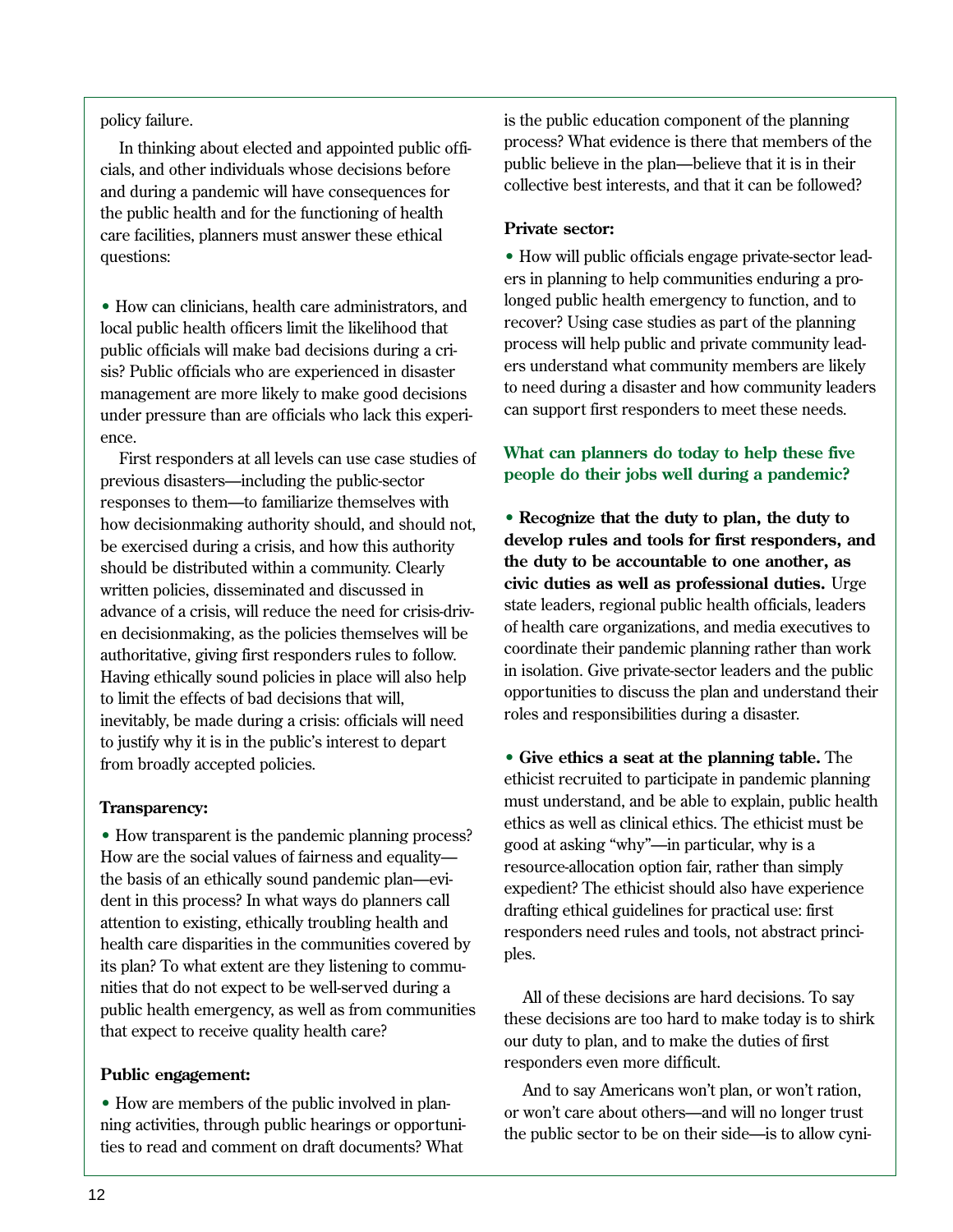is an interdisciplinary, 23-member state commission federal agencies. with a standing mandate to develop public policy for the US Department of Health and Human Services,<br>range of ethical issues raised by biomedical advances. "PandemicFlu.gov," at http://www.pandemicflu.gov.<br>The task force's tion provide a model for ethical planning. **Articles and reports** 

NYS DOH/ NYS Task Force on Life & the Law, *Allocation of Ventilators in an Influenza Pandemic* D.J. Alexander, "An overview of the epidemiology of municable/influenza/pandemic/ventilators/docs/ventila-

• Maryland's pandemic plan includes an example of a *Biology and Medicine* 78, no. 5 (2005): 287-300. detailed vaccination priority list that includes essential workers and members of the public. V. Colizza, A. Barrat, M. Barthelemy, A. J. Valleron and

Maryland Pandemic Influenza Plan, Version 6," at demic influenza: Baseline case and containmer<br>http://bioterrerism.dhmb.state.md.us/docs\_and\_pdfs/DP\_\_\_\_ventions," PLoS Medicine 4, no. 1 (2007): e13. http://bioterrorism.dhmh.state.md.us/docs\_and\_pdfs/DR AFTFluPlanDec2006Part2.pdf: pages 207 and follow- J.K. Taubenberger, D.M. Morens, and A.S. Fauci, "The ing. next influenza pandemic: Can it be predicted?" *JAMA :* 

• The Pandemic Influenza Working Group from the *The Journal of the American Medical Association* 297,<br>University of Toronto's Joint Centre for Bioethics recom- no. 18 (2007): 2025-2027.

mends a 15-point ethical guide for use by planners.<br>
R. Upshur, K. Faith, J. Gibson, A. Thompson, C.S.<br>
Tracy, K. Wilson and P. Singer, *Stand on Guard for*<br>
Thee: Ethical Considerations in Preparedness Planning (2007): S2

• The University of Michigan's Center for Infectious<br>
Disease Research and Policy and Pew Center on the<br>
States have launched an online database to share<br> **• Depart of Disease Antibular Person Antibular Person Antibular Pe** 

cism to triumph over civic responsibility and the pub 2. US Department of Health and Human Services, "Pandemic<br>lic interest. In considering these five people, pandem. influenza plan," May 2007, at http://www.hhs.gov/ lic interest. In considering these five people, pandem influenza plan," May 2007, at http://<br>pandemicflu/plan/appendixd.html. ic planners must show the rest of us how we will care a. Thomas, S1. Emphasis added.<br>
for one another, as communities and as a society, in 4. NYS DOH/NYS Task Force of

1. J.C. Thomas, N. Dasgupta and A. Martinot, "Ethics in a pan-<br>demic: A survey of the state pandemic influenza plans." 10. demic: A survey of the state pandemic influenza plans," 10.<br>American Journal of Public Health 97 Suppl 1 (2007): S26 7. Ibid *American Journal of Public Health 97 Suppl 1, (2007): S26.* 

**Websites and electronic documents** • Maintained by the US Department of Health and Human services, PandemicFlu.gov offers status reports, • The New York State Task Force on Life and the Law allocation guidelines and other planning resources from

(2007), at http://www.health.state.ny.us/diseases/com- avian influenza," *Vaccine* 25, no. 30 (2007): 5637-5644.

tor\_guidance.pdf. J.D. Arras, "Rationing vaccine during an avian influenza pandemic: Why it won't be easy," *The Yale Journal of* 

Maryland Department of Health and Mental Hygiene, A. Vespignani. "Modeling the worldwide spread of pan-<br>Manyland Bendemia Influenze Plan, Version 6." of demic influenza: Baseline case and containment inter-

http://www.utoronto.ca/jcb/home/documents/pandemic.p E. Toner and R. Waldhorn, "What hospitals should do to be<br>df. prepare for an influenza pandemic," *Biosecurity and* 

States have launched an online database to share R. Wray, J. Rivers, A. Whitworth, K. Jupka and B.<br>promising practices for pandemic preparedness. Clements, "Public perceptions about trust in emergency CIDRAP, "Promising Practices," at http://www.pan- risk communication: Qualitative research findings," demicpractices.org. *International Journal of Mass Emerging Disasters* 24, no. 1 (2006): 45-75.

4. NYS DOH/ NYS Task Force on Life & the Law, Workgroup perilous times. on Ventilator Allocation in an Influenza Pandemic. *Allocation of Ventilators in an Influenza Pandemic* (2007).

5. Organization for Economic Cooperation and Development. **References** *Health at A Glance: OECD Indicators 2005* (2005): 171.